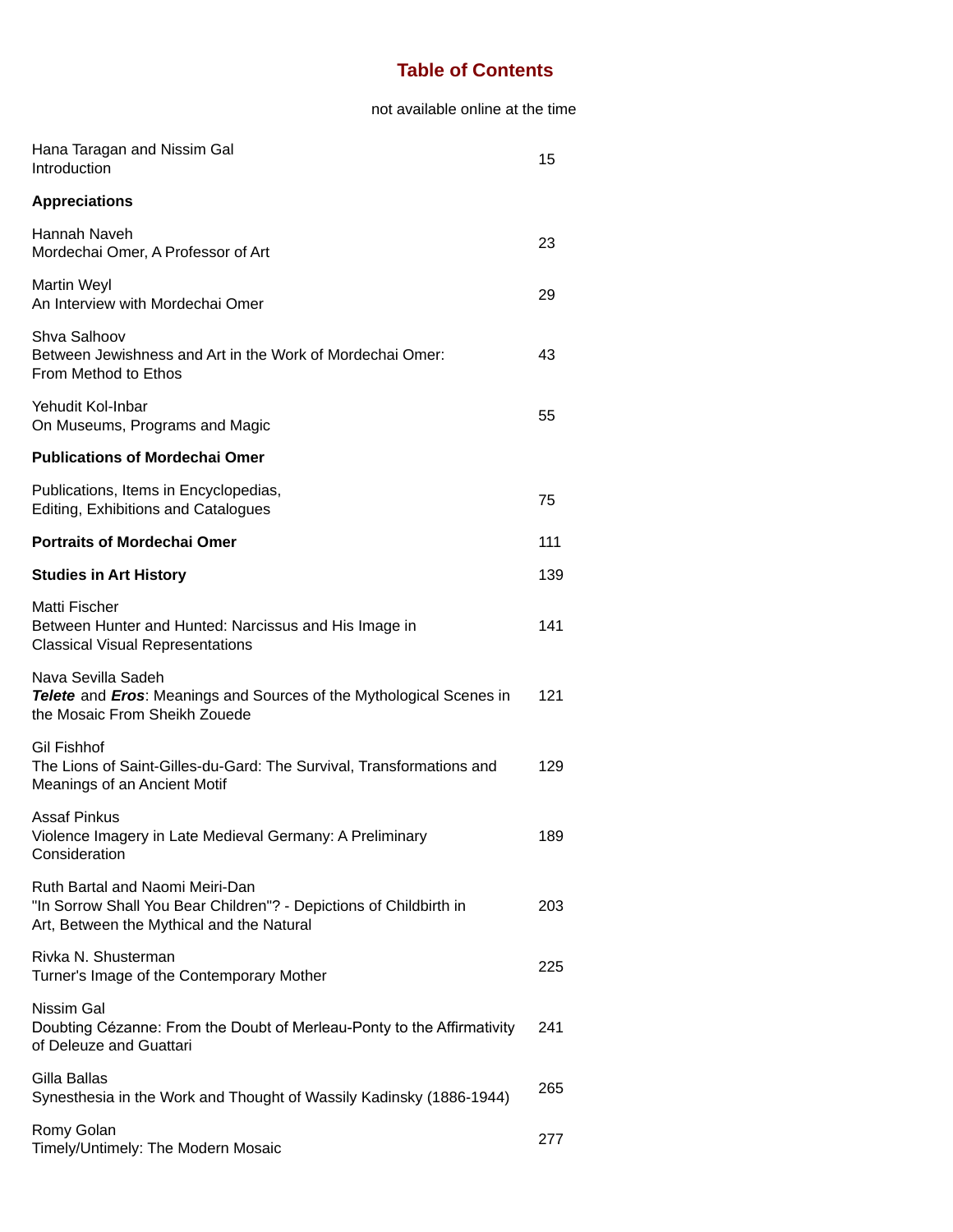| <b>Arturo Schwarz</b><br>The Philosophy of the Readymade and of its Editions                                                                                                      | 291 |
|-----------------------------------------------------------------------------------------------------------------------------------------------------------------------------------|-----|
| Daniel Wajman<br>The Mannequin, A Metaphysical Portrait: A Portrait of Apollinaire<br>as a Turning-Point in the Adoption of the Mannequin Image in<br>Giorgio de Chirico's Oeuvre | 303 |
| Irit Tal<br>Vision as Primordial Existence in the World: The Dynamic<br>Frontality of Giacometti's Sculptures                                                                     | 315 |
| Tami Katz-Freiman<br>Master of Concealments: On the Traps of Appropriation in<br>Jasper Johns' Work                                                                               | 335 |
| <b>Michal Oren</b><br>Activating Space: A Phenomenological Discussion of<br><b>Richard Serra's Sculpture</b>                                                                      | 353 |
| Avi Rosen<br>Time-Space Compression in Cyberspace Art                                                                                                                             | 367 |
| <b>Critical Essays on Israeli Art</b>                                                                                                                                             |     |
| Aya Lurie<br>Representations of a New Israeli Identity: Portraits of Military<br>Commanders during the Early Years of the State                                                   | 381 |
| Moshe Ninio<br>Taken (Étant pris): Gideon Gechtman, 1942-2008                                                                                                                     | 405 |
| Sarit Shapira<br>Seeing in the Dark: Hanna Sahar's Nocturnal Landscapers                                                                                                          | 427 |
| Drorit Gur-Arie<br>Notes on Contemporary Space                                                                                                                                    | 435 |
| <b>Art and Philosophy</b>                                                                                                                                                         |     |
| Moshe Zuckerman<br>The Autonomy of Art                                                                                                                                            | 449 |
| Ben-Ami Scharfstein<br>Pain, Cruelty, and Pathology in the Art: An Essay on Body Art and<br>the Carnal Art of Orlan                                                               | 463 |
| Moshe Idel<br>R. Israel Ba'al Shem Tov's Two "Encounters" with Sabbatai Tzevi                                                                                                     | 471 |
| <b>Gabriel Moked</b><br>The Meaning of the Term 'Aesthetic Qualities' (and the Dependence of<br>'Aesthetic' on 'Non-Aesthetic' Qualities)                                         | 493 |
| Arnon Ben-David<br>Pattern and Paradigm                                                                                                                                           | 497 |
| Adam Berg<br>The Unsublime Language of the Sublime: Re-Directing the Sublime                                                                                                      | 517 |
| <b>Thinking Public Spaces: Architecture and Museology</b>                                                                                                                         | 535 |
| Edina Meyer-Maril<br>From a "New Hebrew style" to a Moderate Modernism:<br>Alexander Baerwald (1877-1930)                                                                         | 535 |